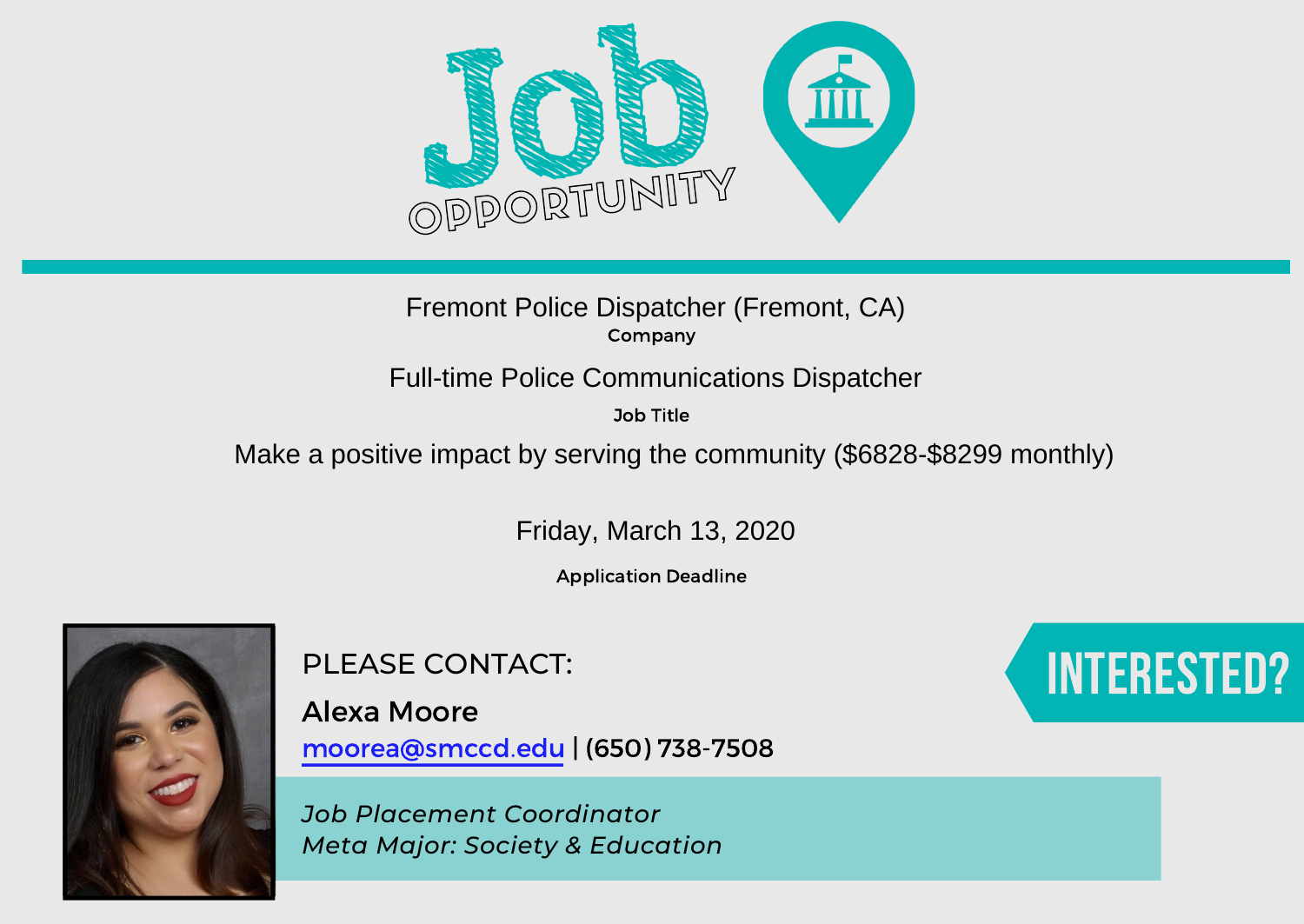

Job Title

Gateway Learning Group (Various locations)<br>
Entry-level | Earn experience while working in the field of child development (\$21.50-\$23.50)<br>
Part-time Behavior Technician<br>
Fitty-level | Earn experience while working in the f

Friday, March 13, 2020

Application Deadline



PLEASE CONTACT:

Alexa Moore moorea@smccd.edu | (650) 738-7508

*Job Placement Coordinator Meta Major: Society & Education*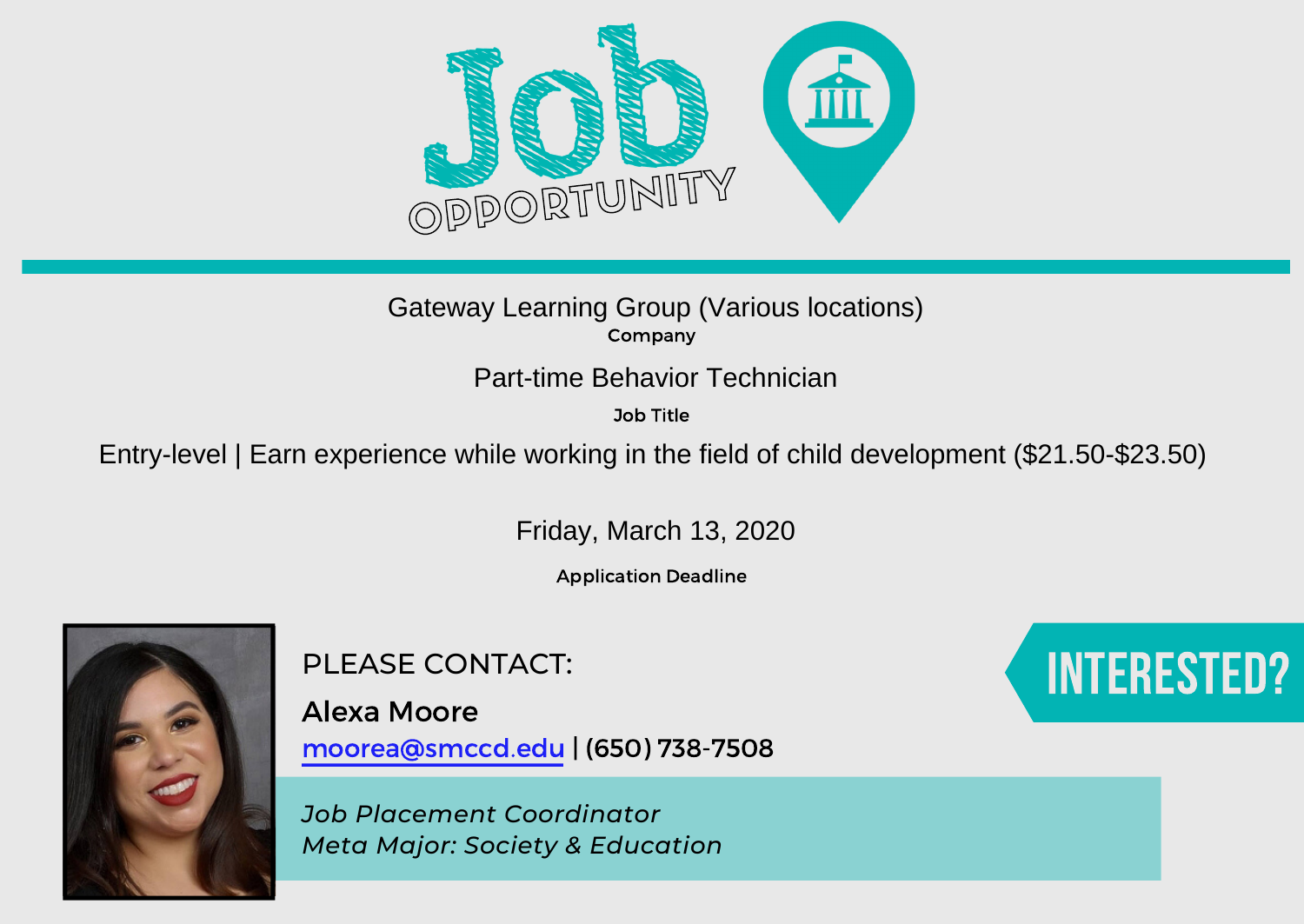

Job Title

Our Lady of Angels Preschool (Burlingame, CA)<br>
Supervise for children in the classroom, implement curriculums and gain experience(\$19-\$22/hr)<br>
Part-time Preschool Teacher<br>
Supervise for children in the classroom, implement

Friday, March 13, 2020

Application Deadline



PLEASE CONTACT:

Alexa Moore moorea@smccd.edu | (650) 738-7508

*Job Placement Coordinator Meta Major: Society & Education*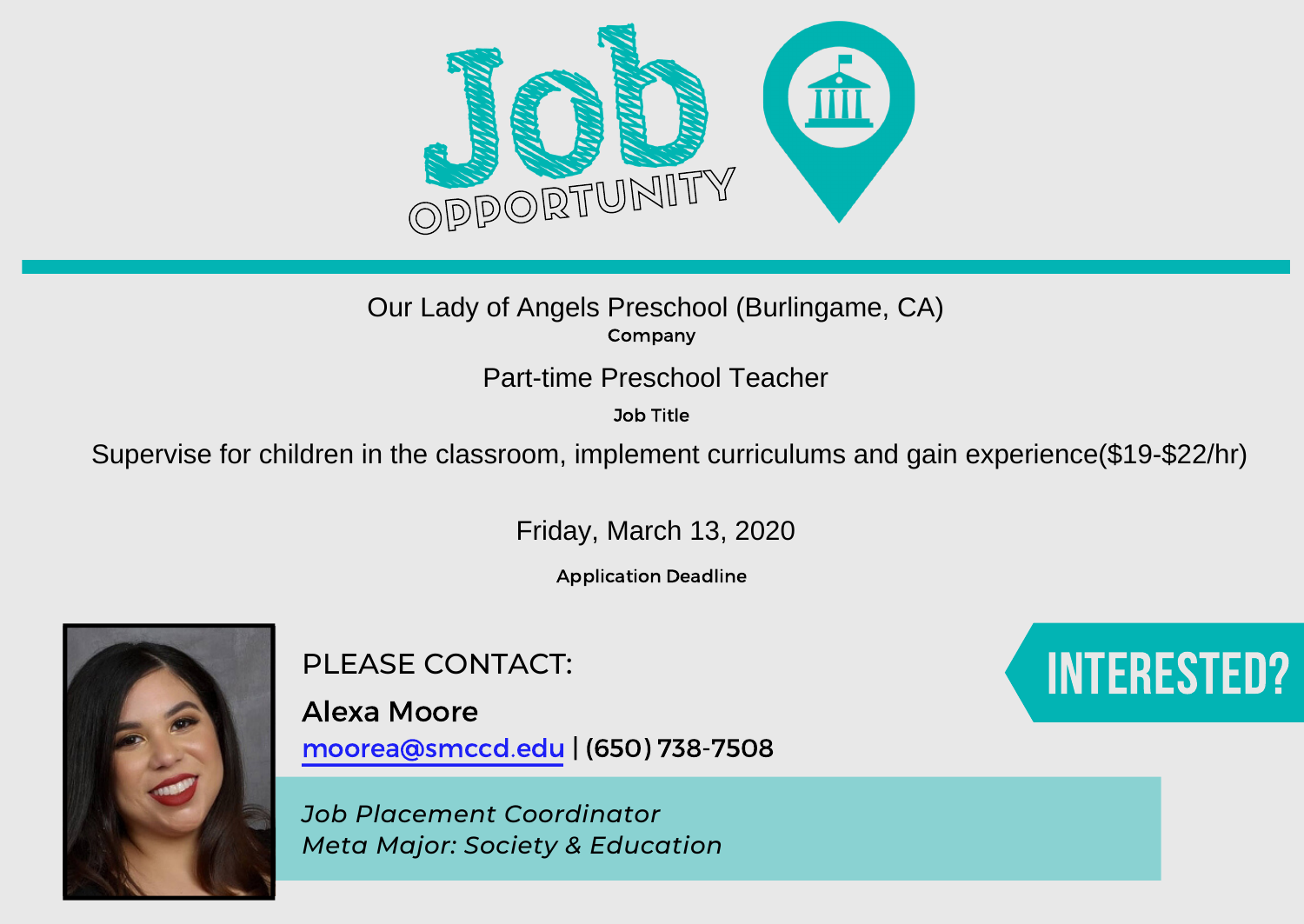

Job Title

St. Philip Preschool (San Francisco, CA)<br>
Company<br>
Part-time Preschool Teacher<br>
30b Title<br>
Supervise and work with young children both in the classroom and activities (\$19-\$22/hr)

Friday, March 13, 2020

Application Deadline



PLEASE CONTACT:

Alexa Moore moorea@smccd.edu | (650) 738-7508

*Job Placement Coordinator Meta Major: Society & Education*